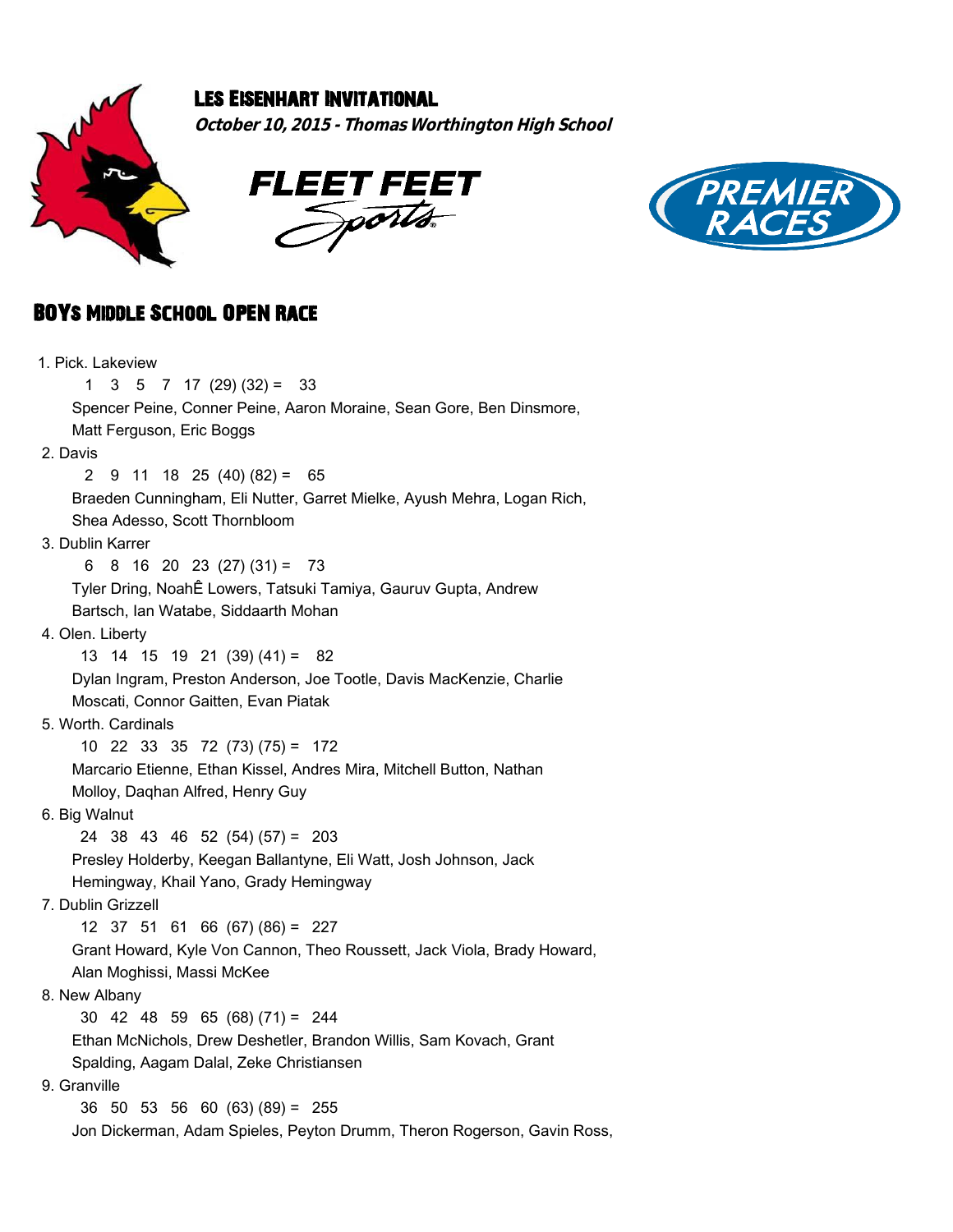Calvin Teich, Peter Leithauser 10. Hill. Weaver 28 34 45 69 87 (101)(105) = 263 Enrico Torres, Zach Lewis, Nick Desilva, Noah Andrews, Luke Perez, Justin Holtkamp, Peyton Smith 11. Worth. McCord 4 49 64 74 100 (108)(113) = 291 Riley Najera, Sam Norton, Ethan Bartram, Will Franke, Kieran Maloney, Joeseph Henwood, Mark Fong 12. Marysville 44 55 58 70 77 (79) (81) = 304 Travis Geyer, Michael Wang, Collin Sutter, Evan Brown, Ethan Bates, Daniel Snodgrass, Harrison Carvour 13. Pick. Ridgeview 47 62 80 95 104 (107)(109) = 388 Isaac Epps, Danny Caddell, Gavin Wallace, Alex Rowles, Parker Sickmeier, Asante Miller, Jack Thornberry 14. Olen. Hyatts 26 85 96 99 123 (125)(129) = 429 Shane Nemcik, Spencer Green, Gabe Kerscher, Jarius Metzger, J.P. Suozzi, Aakash Nallari, Chase Moran 15. Orange 78 88 90 103 115 (117)(119) = 474 Cole Patterson, Owen Dickson, Keegan Free, Jake Kranz, Elijah Meredith, Alberto Cruz, Max Geiger 16. Genoa 76 84 93 124 126 (131)(136) = 503 Thomas Stathulis, Elijah Paciorek, Brendan Leonard, Aiden Slaven, Lucas Henson, Chris Loesch, Luke Burke 17. Dublin Sells 91 94 97 110 112 (120)(127) = 504 Kurt Bouska, Justin Moore, Anton Bakunin, Dylan Segieth, Tom Ryerson, Che'saun Lacey, David Fraas 18. Lan. Sherman 83 92 106 118 144 = 543 Landon Simmons, Xavier Simcox, Avery Greulich, Zach Boch, Zach Franke 19. Hastings 102 111 114 116 121 (122)(132) = 564 Pete Spotforth, Michael Wulf, Caelan Soungpradith, Trey Kowalke, Christopher Liu, Joshua Hughes, Ryan Westhoven 20. Berkshire 98 135 137 138 140 (141)(142) = 648 Corey Rhinehart, Dayne Holderbam, Drew Granger, Mason Smith, Jacob Briggs, Corbin Dyer, Jacob Raynor 21. St. Michael 133 134 139 143 145 = 694 Henry Owens, Liam Lenzotti, Ryan Cap, Quinn Brown, Joe White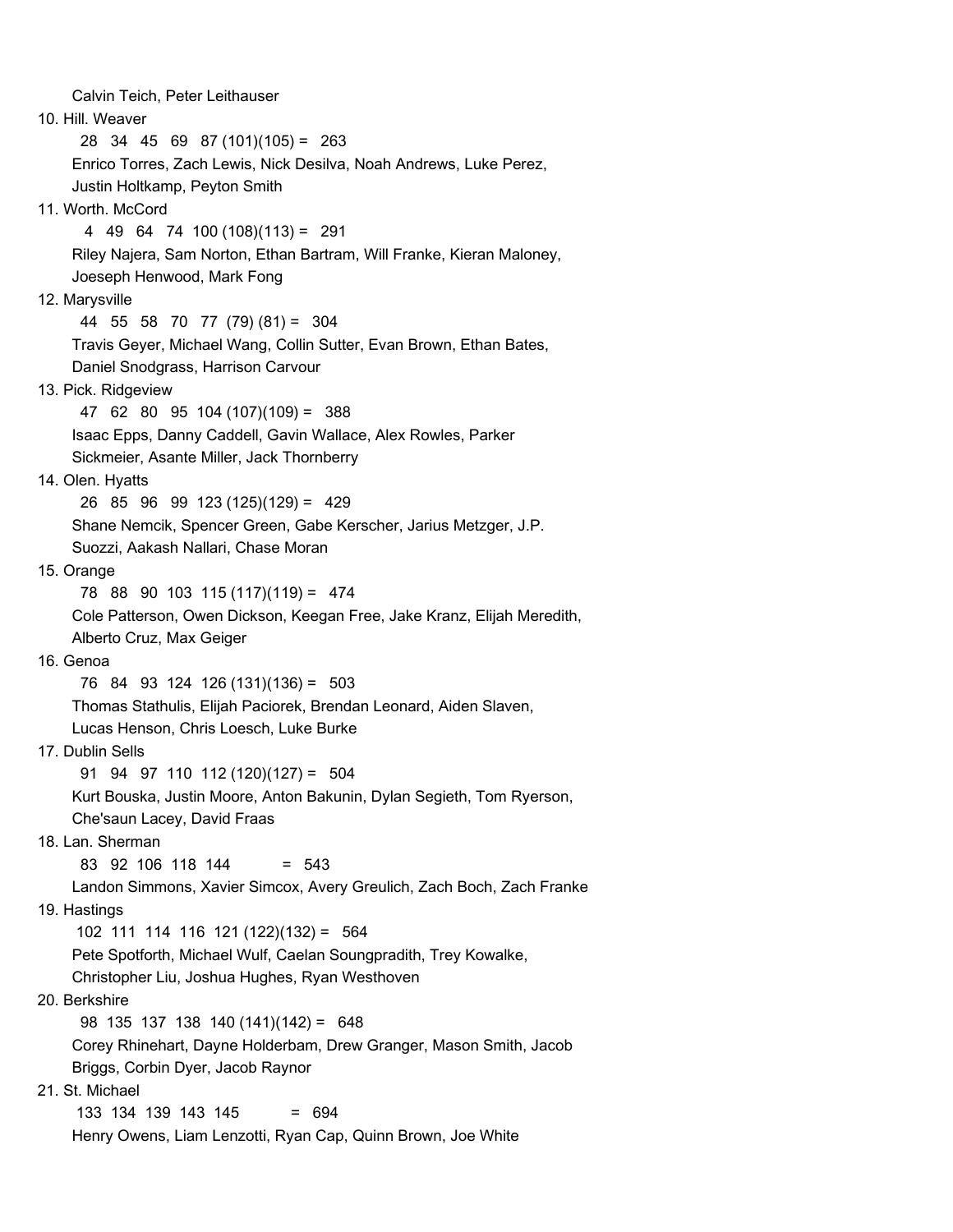22. Hill. Memorial

 128 130 146 147 148 = 699 Caleb Hinzman, Gabe Paynter, Haydon Spaulding, Brittain Billings, Camden Hanson

| <b>Place</b>   | <b>TmPI</b>    | Bib#                   | <b>Name</b>            |                        | <b>School</b> | <b>Time</b> | Pace |
|----------------|----------------|------------------------|------------------------|------------------------|---------------|-------------|------|
| 1              | 1              | 1175 Spencer Peine     |                        | Pick. Lakeview         |               | 12:02       | 6:01 |
| $\overline{2}$ | $\overline{2}$ |                        | 537 Braeden Cunningham | Davis                  |               | 12:03       | 6:02 |
| 3              | 3              | 1174 Conner Peine      |                        | Pick. Lakeview         |               | 12:04       | 6:02 |
| 4              | 4              | 950 Riley Najera       |                        | Worth. McCord          |               | 12:08       | 6:04 |
| 5              | 5              | 1168 Aaron Moraine     |                        | Pick. Lakeview         |               | 12:08       | 6:04 |
| 6              | 6              | 626 Tyler Dring        |                        | Dublin Karrer          |               | 12:09       | 6:05 |
| 7              | 7              | 1156 Sean Gore         |                        | Pick. Lakeview         |               | 12:10       | 6:05 |
| 8              | 8              | 651 NoahÊ Lowers       |                        | Dublin Karrer          |               | 12:10       | 6:05 |
| 9              | 9              | 548 Eli Nutter         |                        | Davis                  |               | 12:14       | 6:07 |
| 10             | 10             |                        | 1275 Marcario Etienne  | Worth. Cardinals       |               | 12:18       | 6:09 |
| 11             | 11             | 546 Garret Mielke      |                        | Davis                  |               | 12:20       | 6:10 |
| 12             | 12             | 576 Grant Howard       |                        | <b>Dublin Grizzell</b> |               | 12:21       | 6:11 |
| 13             | 13             | 1070 Dylan Ingram      |                        | Olen. Liberty          |               | 12:21       | 6:11 |
| 14             | 14             |                        | 1050 Preston Anderson  | Olen. Liberty          |               | 12:22       | 6:11 |
| 15             | 15             | 1097 Joe Tootle        |                        | Olen. Liberty          |               | 12:23       | 6:12 |
| 16             | 16             | 671 Tatsuki Tamiya     |                        | Dublin Karrer          |               | 12:23       | 6:12 |
| 17             | 17             | 1152 Ben Dinsmore      |                        | Pick. Lakeview         |               | 12:24       | 6:12 |
| 18             | 18             | 545 Ayush Mehra        |                        | Davis                  |               | 12:25       | 6:13 |
| 19             | 19             |                        | 1078 Davis MacKenzie   | Olen. Liberty          |               | 12:26       | 6:13 |
| 20             | 20             | 634 Gauruv Gupta       |                        | Dublin Karrer          |               | 12:29       | 6:15 |
| 21             | 21             | 1082 Charlie Moscati   |                        | Olen. Liberty          |               | 12:30       | 6:15 |
| 22             | 22             | 1286 Ethan Kissel      |                        | Worth. Cardinals       |               | 12:30       | 6:15 |
| 23             | 23             |                        | 613 Andrew Bartsch     | Dublin Karrer          |               | 12:31       | 6:16 |
| 24             | 24             |                        | 506 Presley Holderby   | <b>Big Walnut</b>      |               | 12:32       | 6:16 |
| 25             | 25             | 552 Logan Rich         |                        | Davis                  |               | 12:33       | 6:17 |
| 26             | 26             | 1037 Shane Nemcik      |                        | Olen. Hyatts           |               | 12:33       | 6:17 |
| 27             | 27             | 677 Ian Watabe         |                        | Dublin Karrer          |               | 12:34       | 6:17 |
| 28             | 28             | 862 Enrico Torres      |                        | Hill. Weaver           |               | 12:34       | 6:17 |
| 29             | 29             | 1154 Matt Ferguson     |                        | Pick. Lakeview         |               | 12:34       | 6:17 |
| 30             | 30             |                        | 979 Ethan McNichols    | New Albany             |               | 12:34       | 6:17 |
| 31             | 31             |                        | 653 Siddaarth Mohan    | Dublin Karrer          |               | 12:34       | 6:17 |
| 32             | 32             | 1147 Eric Boggs        |                        | Pick. Lakeview         |               | 12:34       | 6:17 |
| 33             | 33             | 1289 Andres Mira       |                        | Worth. Cardinals       |               | 12:34       | 6:17 |
| 34             |                | 1159 Kurtis Hollyfield |                        | Pick. Lakeview         |               | 12:36       | 6:18 |
| 35             |                |                        | 675 Dylan Van Vlerah   | Dublin Karrer          |               | 12:39       | 6:20 |
| 36             |                | 645 Aneesh Kethini     |                        | Dublin Karrer          |               | 12:39       | 6:20 |
| 37             | 34             | 846 Zach Lewis         |                        | Hill. Weaver           |               | 12:39       | 6:20 |
| 38             | 35             | 1266 Mitchell Button   |                        | Worth. Cardinals       |               | 12:41       | 6:21 |
| 39             |                | 621 Austin Davis       |                        | Dublin Karrer          |               | 12:41       | 6:21 |
| 40             |                | 644 Colby Kern         |                        | Dublin Karrer          |               | 12:42       | 6:21 |
| 41             | 36             | 769 Jon Dickerman      |                        | Granville              |               | 12:43       | 6:22 |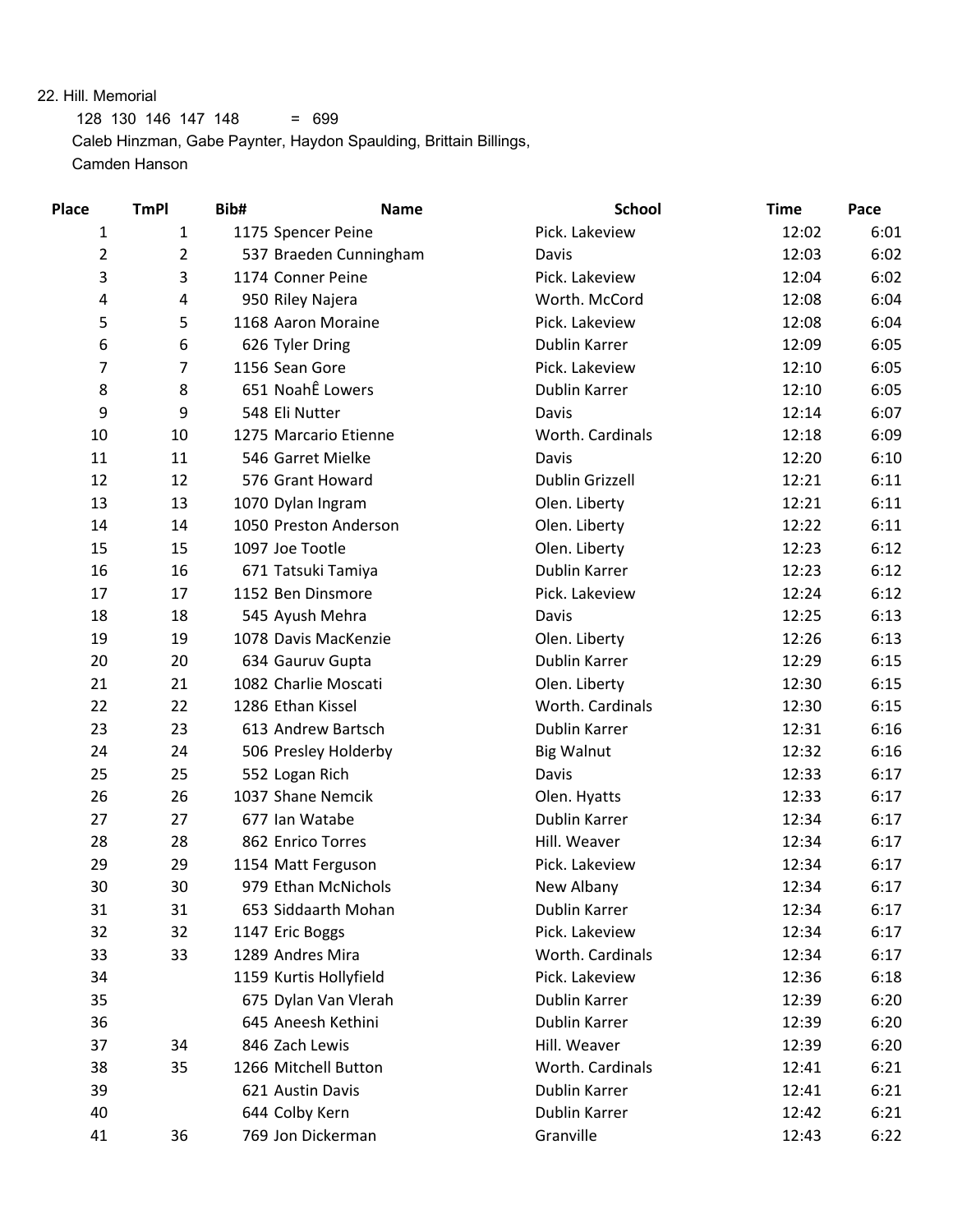| 42 | 37 | 604 Kyle Von Cannon   | <b>Dublin Grizzell</b> | 12:44<br>6:22 |
|----|----|-----------------------|------------------------|---------------|
| 43 |    | 686 Josh Yokum        | Dublin Karrer          | 6:22<br>12:44 |
| 44 | 38 | 498 Keegan Ballantyne | <b>Big Walnut</b>      | 12:44<br>6:22 |
| 45 | 39 | 1062 Connor Gaitten   | Olen. Liberty          | 6:23<br>12:45 |
| 46 |    | 678 Patrick Wellman   | Dublin Karrer          | 12:47<br>6:24 |
| 47 | 40 | 529 Shea Adesso       | Davis                  | 12:48<br>6:24 |
| 48 | 41 | 1085 Evan Piatak      | Olen. Liberty          | 6:25<br>12:49 |
| 49 |    | 1095 Jacob Sunderland | Olen. Liberty          | 12:49<br>6:25 |
| 50 | 42 | 972 Drew Deshetler    | New Albany             | 6:25<br>12:49 |
| 51 |    | 1049 Alvin Anand      | Olen. Liberty          | 12:50<br>6:25 |
| 52 | 43 | 524 Eli Watt          | <b>Big Walnut</b>      | 12:50<br>6:25 |
| 53 |    | 1076 Cameron Lawrence | Olen. Liberty          | 12:50<br>6:25 |
| 54 | 44 | 894 Travis Geyer      | Marysville             | 6:26<br>12:52 |
| 55 | 45 | 837 Nick Desilva      | Hill. Weaver           | 6:27<br>12:54 |
| 56 |    | 637 Kevin Hong        | Dublin Karrer          | 12:54<br>6:27 |
| 57 |    | 1067 Harris Hernandez | Olen. Liberty          | 6:28<br>12:55 |
| 58 |    | 669 Zach Sudal        | Dublin Karrer          | 12:55<br>6:28 |
| 59 | 46 | 508 Josh Johnson      | <b>Big Walnut</b>      | 12:55<br>6:28 |
| 60 | 47 | 1195 Isaac Epps       | Pick. Ridgeview        | 12:56<br>6:28 |
| 61 |    | 616 Michael Ching     | Dublin Karrer          | 12:57<br>6:29 |
| 62 | 48 | 990 Brandon Willis    | New Albany             | 6:29<br>12:57 |
| 63 |    | 1069 Ian Hood         | Olen. Liberty          | 12:58<br>6:29 |
| 64 |    | 1081 Bryson McPhail   | Olen. Liberty          | 6:30<br>12:59 |
| 65 |    | 1146 Daniel Berg      | Pick. Lakeview         | 6:31<br>13:01 |
| 66 |    | 1160 Isaac Hopkins    | Pick. Lakeview         | 13:03<br>6:32 |
| 67 | 49 | 953 Sam Norton        | Worth. McCord          | 6:32<br>13:03 |
| 68 |    | 1179 Cory Pulles      | Pick. Lakeview         | 13:04<br>6:32 |
| 69 | 50 | 782 Adam Spieles      | Granville              | 6:32<br>13:04 |
| 70 |    | 622 Alex Dediu        | Dublin Karrer          | 13:05<br>6:33 |
| 71 | 51 | 595 Theo Roussett     | <b>Dublin Grizzell</b> | 6:33<br>13:05 |
| 72 | 52 | 504 Jack Hemingway    | <b>Big Walnut</b>      | 6:33<br>13:06 |
| 73 | 53 | 771 Peyton Drumm      | Granville              | 13:06<br>6:33 |
| 74 | 54 | 527 Khail Yano        | <b>Big Walnut</b>      | 13:06<br>6:33 |
| 75 | 55 | 927 Michael Wang      | Marysville             | 13:11<br>6:36 |
| 76 | 56 | 778 Theron Rogerson   | Granville              | 6:36<br>13:11 |
| 77 | 57 | 503 Grady Hemingway   | <b>Big Walnut</b>      | 13:12<br>6:36 |
| 78 | 58 | 924 Collin Sutter     | Marysville             | 13:13<br>6:37 |
| 79 | 59 | 976 Sam Kovach        | New Albany             | 13:13<br>6:37 |
| 80 |    | 518 Evan Stefanik     | <b>Big Walnut</b>      | 13:14<br>6:37 |
| 81 |    | 673 Matthew Thomas    | Dublin Karrer          | 13:16<br>6:38 |
| 82 | 60 | 779 Gavin Ross        | Granville              | 13:16<br>6:38 |
| 83 | 61 | 602 Jack Viola        | Dublin Grizzell        | 13:16<br>6:38 |
| 84 | 62 | 1192 Danny Caddell    | Pick. Ridgeview        | 6:39<br>13:18 |
| 85 | 63 | 783 Calvin Teich      | Granville              | 13:19<br>6:40 |
| 86 | 64 | 931 Ethan Bartram     | Worth. McCord          | 13:20<br>6:40 |
| 87 | 65 | 985 Grant Spalding    | New Albany             | 13:20<br>6:40 |
| 88 | 66 | 575 Brady Howard      | Dublin Grizzell        | 6:40<br>13:20 |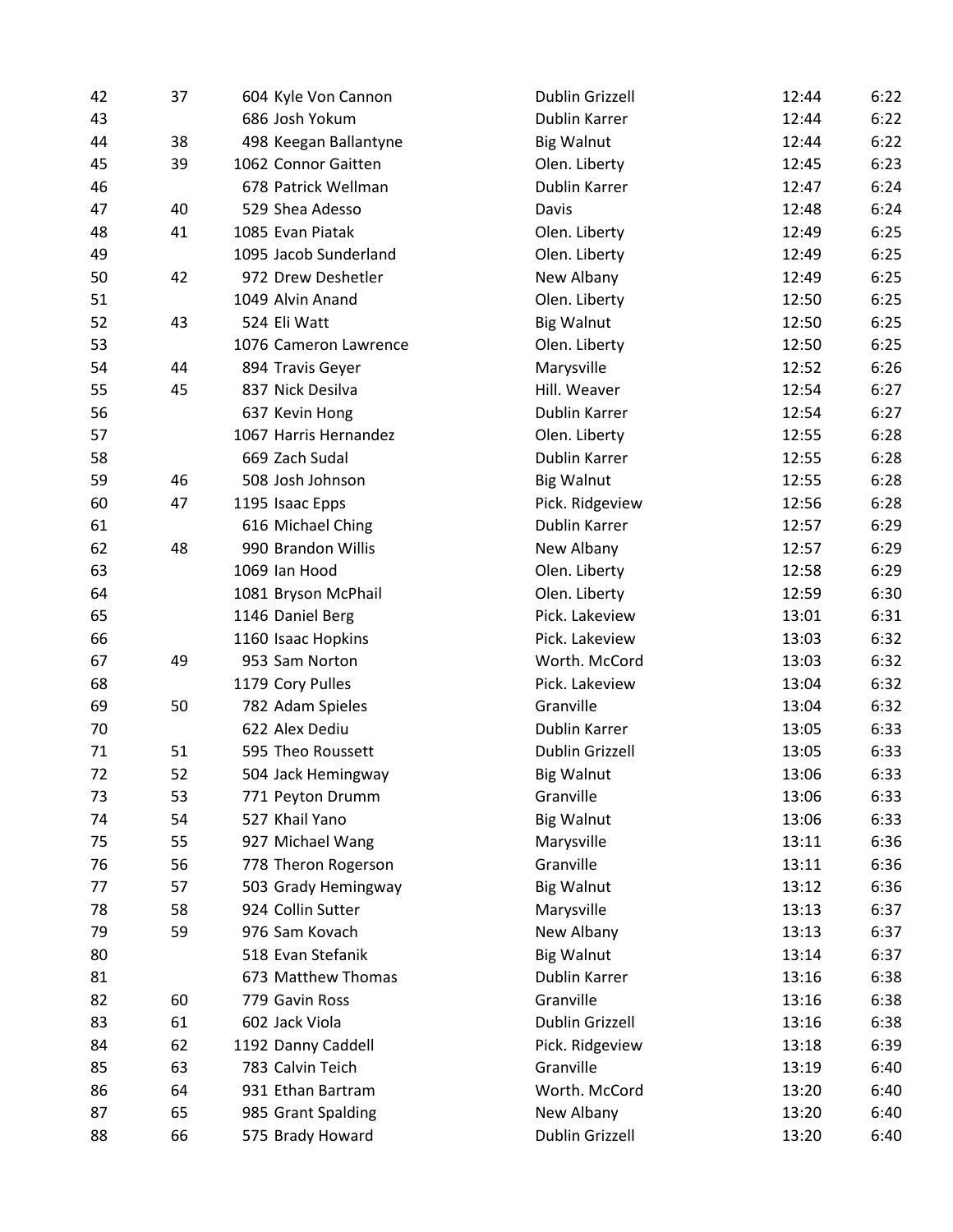| 89  |    | 631 Michael German      | Dublin Karrer          | 13:20 | 6:40 |
|-----|----|-------------------------|------------------------|-------|------|
| 90  | 67 | 587 Alan Moghissi       | Dublin Grizzell        | 13:21 | 6:41 |
| 91  |    | 658 Siddharth Rajagopal | Dublin Karrer          | 13:22 | 6:41 |
| 92  | 68 | 971 Aagam Dalal         | New Albany             | 13:22 | 6:41 |
| 93  |    | 1176 Grant Pennington   | Pick. Lakeview         | 13:22 | 6:41 |
| 94  | 69 | 829 Noah Andrews        | Hill. Weaver           | 13:22 | 6:41 |
| 95  |    | 614 Jacob Bishop        | Dublin Karrer          | 13:23 | 6:42 |
| 96  |    | 1150 Nick Clemens       | Pick. Lakeview         | 13:23 | 6:42 |
| 97  |    | 676 Alex Wang           | Dublin Karrer          | 13:23 | 6:42 |
| 98  |    | 1065 Parker Haney       | Olen. Liberty          | 13:23 | 6:42 |
| 99  | 70 | 888 Evan Brown          | Marysville             | 13:24 | 6:42 |
| 100 | 71 | 970 Zeke Christiansen   | New Albany             | 13:24 | 6:42 |
| 101 | 72 | 1290 Nathan Molloy      | Worth. Cardinals       | 13:25 | 6:43 |
| 102 | 73 | 1263 Daghan Alfred      | Worth. Cardinals       | 13:25 | 6:43 |
| 103 |    | 1149 David Carte        | Pick. Lakeview         | 13:25 | 6:43 |
| 104 |    | 640 Edward Jia          | Dublin Karrer          | 13:26 | 6:43 |
| 105 | 74 | 940 Will Franke         | Worth. McCord          | 13:26 | 6:43 |
| 106 | 75 | 1278 Henry Guy          | Worth. Cardinals       | 13:27 | 6:44 |
| 107 | 76 | 761 Thomas Stathulis    | Genoa                  | 13:27 | 6:44 |
| 108 | 77 | 883 Ethan Bates         | Marysville             | 13:27 | 6:44 |
| 109 |    | 665 Kevin Shim          | Dublin Karrer          | 13:28 | 6:44 |
| 110 |    | 632 Gunnar Grass        | Dublin Karrer          | 13:28 | 6:44 |
| 111 | 78 | 1132 Cole Patterson     | Orange                 | 13:29 | 6:45 |
| 112 | 79 | 920 Daniel Snodgrass    | Marysville             | 13:29 | 6:45 |
| 113 |    | 1269 Andrew Chidester   | Worth. Cardinals       | 13:30 | 6:45 |
| 114 | 80 | 1215 Gavin Wallace      | Pick. Ridgeview        | 13:30 | 6:45 |
| 115 |    | 1072 Kj Keane           | Olen. Liberty          | 13:30 | 6:45 |
| 116 | 81 | 889 Harrison Carvour    | Marysville             | 13:31 | 6:46 |
| 117 | 82 | 556 Scott Thornbloom    | Davis                  | 13:32 | 6:46 |
| 118 | 83 | 1238 Landon Simmons     | Lan. Sherman           | 13:32 | 6:46 |
| 119 | 84 | 754 Elijah Paciorek     | Genoa                  | 13:32 | 6:46 |
| 120 |    | 628 Ben Fassett         | Dublin Karrer          | 13:32 | 6:46 |
| 121 |    | 664 Antony Shilo        | Dublin Karrer          | 13:33 | 6:47 |
| 122 |    | 683 Luke Xie            | Dublin Karrer          | 13:33 | 6:47 |
| 123 | 85 | 1025 Spencer Green      | Olen. Hyatts           | 13:35 | 6:48 |
| 124 | 86 | 585 Massi McKee         | Dublin Grizzell        | 13:35 | 6:48 |
| 125 |    | 608 Owen Wohlers        | <b>Dublin Grizzell</b> | 13:36 | 6:48 |
| 126 |    | 1181 Ben Slayman        | Pick. Lakeview         | 13:36 | 6:48 |
| 127 | 87 | 856 Luke Perez          | Hill. Weaver           | 13:37 | 6:49 |
| 128 | 88 | 1108 Owen Dickson       | Orange                 | 13:37 | 6:49 |
| 129 |    | 1173 Jackson Paas       | Pick. Lakeview         | 13:37 | 6:49 |
| 130 | 89 | 774 Peter Leithauser    | Granville              | 13:37 | 6:49 |
| 131 | 90 | 1113 Keegan Free        | Orange                 | 13:37 | 6:49 |
| 132 |    | 679 David Wienke        | Dublin Karrer          | 13:38 | 6:49 |
| 133 |    | 550 Riley Passias       | Davis                  | 13:38 | 6:49 |
| 134 |    | 1187 Scott Williams     | Pick. Lakeview         | 13:38 | 6:49 |
| 135 |    | 1165 Jon Mason          | Pick. Lakeview         | 13:39 | 6:50 |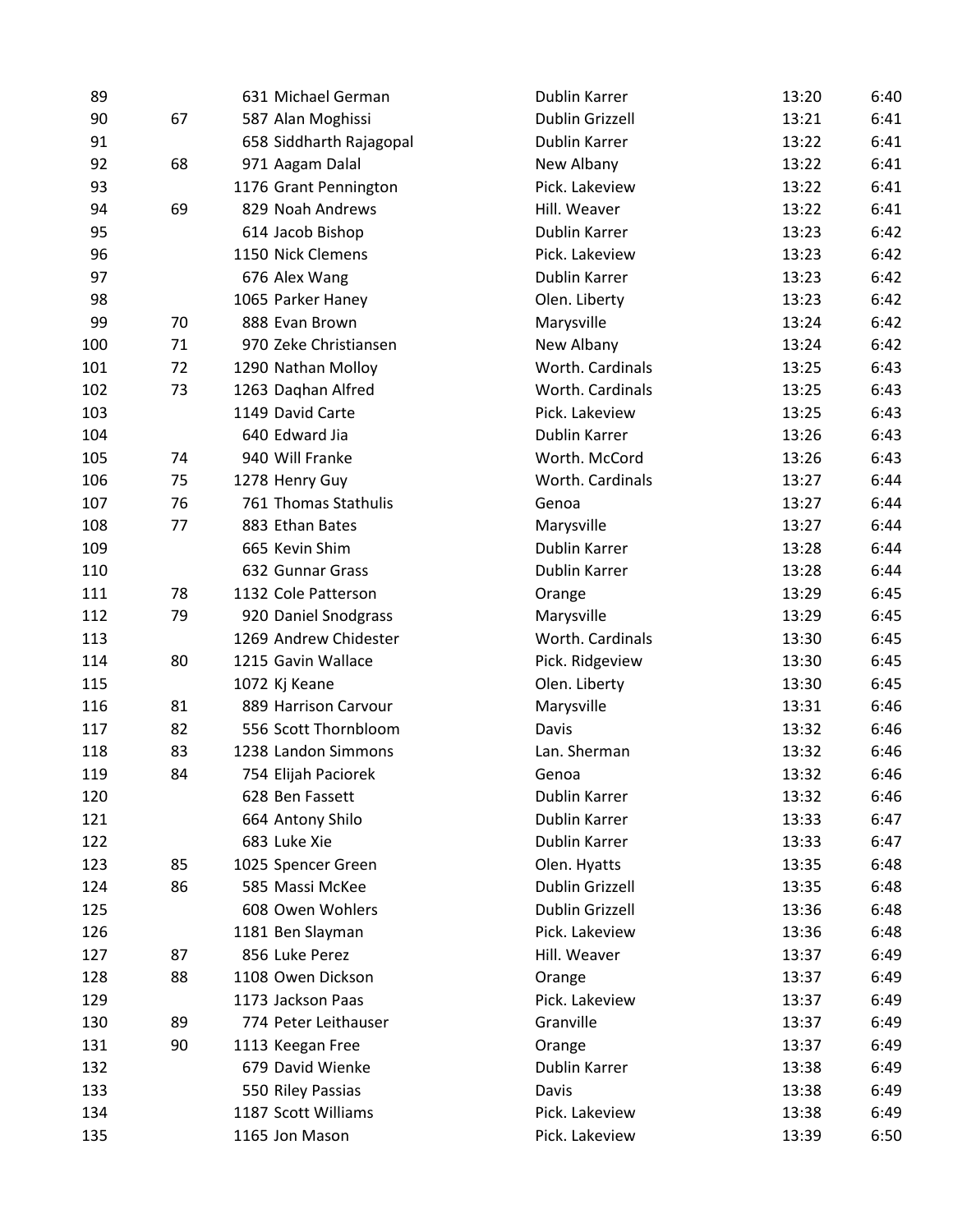| 136 | 91  | 693 Kurt Bouska       | <b>Dublin Sells</b> | 13:39 | 6:50 |
|-----|-----|-----------------------|---------------------|-------|------|
| 137 |     | 523 Mathew Warner     | <b>Big Walnut</b>   | 13:39 | 6:50 |
| 138 |     | 896 Alex Hettel       | Marysville          | 13:40 | 6:50 |
| 139 |     | 660 Artie Rose        | Dublin Karrer       | 13:40 | 6:50 |
| 140 | 92  | 1237 Xavier Simcox    | Lan. Sherman        | 13:40 | 6:50 |
| 141 | 93  | 752 Brendan Leonard   | Genoa               | 13:41 | 6:51 |
| 142 |     | 670 Shravun Sunkum    | Dublin Karrer       | 13:41 | 6:51 |
| 143 |     | 627 Jake Edwards      | Dublin Karrer       | 13:41 | 6:51 |
| 144 |     | 540 Brenden Fowler    | Davis               | 13:42 | 6:51 |
| 145 | 94  | 722 Justin Moore      | Dublin Sells        | 13:42 | 6:51 |
| 146 |     | 1058 Josh Dudek       | Olen. Liberty       | 13:42 | 6:51 |
| 147 | 95  | 1209 Alex Rowles      | Pick. Ridgeview     | 13:43 | 6:52 |
| 148 |     | 642 Benjamin Jin      | Dublin Karrer       | 13:44 | 6:52 |
| 149 | 96  | 1029 Gabe Kerscher    | Olen. Hyatts        | 13:44 | 6:52 |
| 150 |     | 1151 Nick Coughlin    | Pick. Lakeview      | 13:45 | 6:53 |
| 151 |     | 1276 Jay Fralic       | Worth. Cardinals    | 13:45 | 6:53 |
| 152 |     | 975 Will Harkleroad   | New Albany          | 13:45 | 6:53 |
| 153 |     | 974 Ethan Halpern     | New Albany          | 13:46 | 6:53 |
| 154 |     | 1178 Sam Prestileo    | Pick. Lakeview      | 13:47 | 6:54 |
| 155 |     | 908 Lucas Moser       | Marysville          | 13:48 | 6:54 |
| 156 | 97  | 691 Anton Bakunin     | <b>Dublin Sells</b> | 13:48 | 6:54 |
| 157 |     | 898 Elijah Hull       | Marysville          | 13:49 | 6:55 |
| 158 | 98  | 1011 Corey Rhinehart  | <b>Berkshire</b>    | 13:51 | 6:56 |
| 159 |     | 515 Peter Pohlod      | <b>Big Walnut</b>   | 13:51 | 6:56 |
| 160 |     | 1264 Ethan Archer     | Worth. Cardinals    | 13:52 | 6:56 |
| 161 |     | 635 Joey Hackett      | Dublin Karrer       | 13:53 | 6:57 |
| 162 | 99  | 1032 Jarius Metzger   | Olen. Hyatts        | 13:53 | 6:57 |
| 163 | 100 | 945 Kieran Maloney    | Worth. McCord       | 13:53 | 6:57 |
| 164 | 101 | 841 Justin Holtkamp   | Hill. Weaver        | 13:53 | 6:57 |
| 165 |     | 1285 Wesley Keyes     | Worth. Cardinals    | 13:53 | 6:57 |
| 166 |     | 657 Calvin Poptic     | Dublin Karrer       | 13:53 | 6:57 |
| 167 |     | 963 Lucas Akin        | New Albany          | 13:54 | 6:57 |
| 168 | 102 | 806 Pete Spotforth    | <b>Hastings</b>     | 13:55 | 6:58 |
| 169 | 103 | 1123 Jake Kranz       | Orange              | 13:55 | 6:58 |
| 170 | 104 | 1211 Parker Sickmeier | Pick. Ridgeview     | 13:55 | 6:58 |
| 171 |     | 1180 Eli Pulles       | Pick. Lakeview      | 13:56 | 6:58 |
| 172 | 105 | 860 Peyton Smith      | Hill. Weaver        | 13:56 | 6:58 |
| 173 | 106 | 1233 Avery Greulich   | Lan. Sherman        | 13:57 | 6:59 |
| 174 |     | 830 Anthony Bray      | Hill. Weaver        | 13:57 | 6:59 |
| 175 |     | 600 John Stolmeier    | Dublin Grizzell     | 13:57 | 6:59 |
| 176 |     | 855 David Ortman      | Hill. Weaver        | 13:58 | 6:59 |
| 177 | 107 | 1203 Asante Miller    | Pick. Ridgeview     | 13:58 | 6:59 |
| 178 | 108 | 941 Joeseph Henwood   | Worth. McCord       | 13:58 | 6:59 |
| 179 | 109 | 1214 Jack Thornberry  | Pick. Ridgeview     | 13:58 | 6:59 |
| 180 |     | 1066 Mason Heeter     | Olen. Liberty       | 13:59 | 7:00 |
| 181 |     | 1093 Simon Slagle     | Olen. Liberty       | 14:00 | 7:00 |
| 182 | 110 | 733 Dylan Segieth     | Dublin Sells        | 14:00 | 7:00 |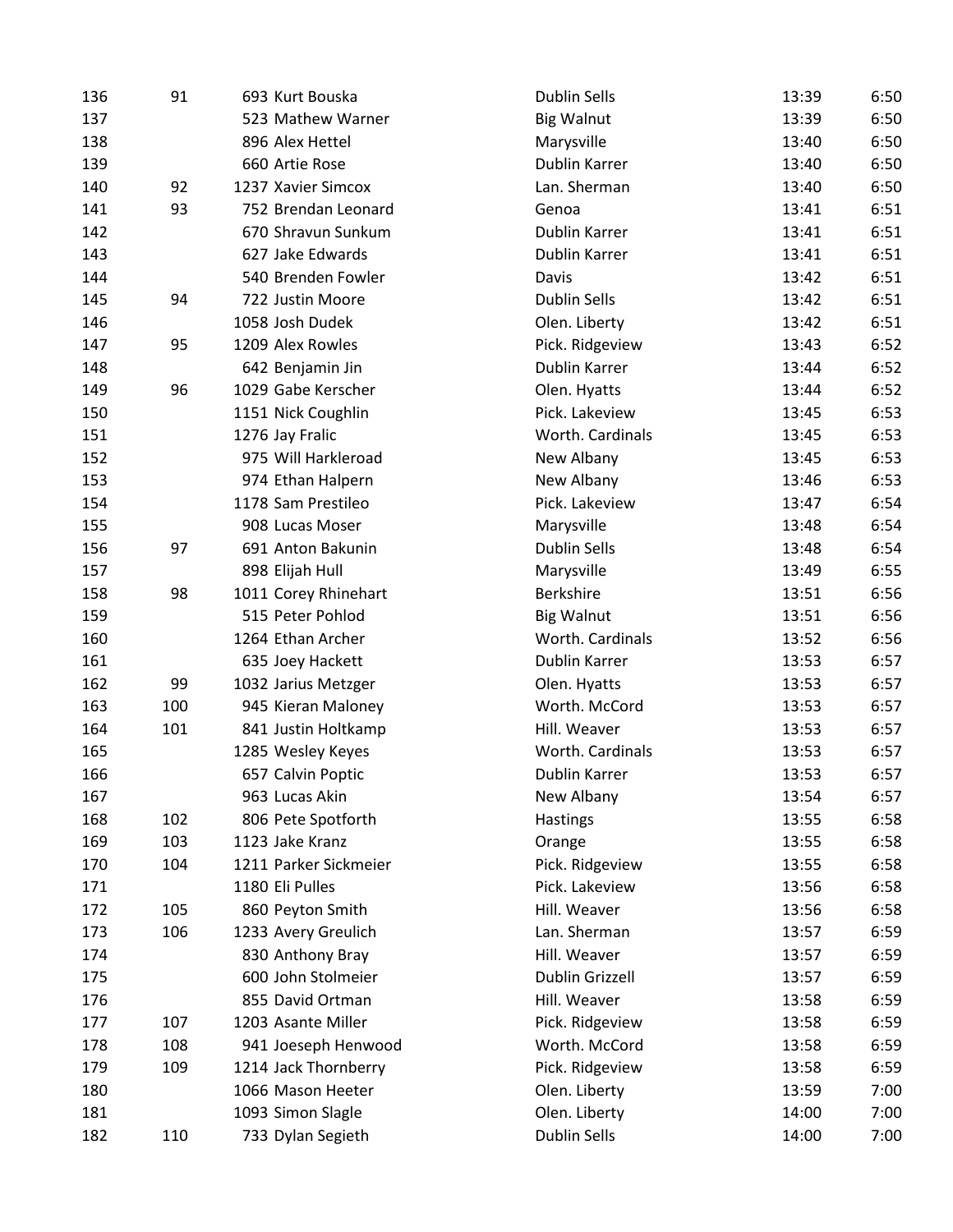| 183 | 111 | 809 Michael Wulf        | Hastings               | 14:00 | 7:00 |
|-----|-----|-------------------------|------------------------|-------|------|
| 184 | 112 | 728 Tom Ryerson         | <b>Dublin Sells</b>    | 14:00 | 7:00 |
| 185 | 113 | 938 Mark Fong           | Worth. McCord          | 14:02 | 7:01 |
| 186 |     | 904 Dominic Loyer       | Marysville             | 14:02 | 7:01 |
| 187 |     | 1063 Nick Gomori        | Olen. Liberty          | 14:03 | 7:02 |
| 188 | 114 | 805 Caelan Soungpradith | Hastings               | 14:03 | 7:02 |
| 189 |     | 1075 Steven Kleinknecht | Olen. Liberty          | 14:03 | 7:02 |
| 190 |     | 836 Spencer Cook        | Hill. Weaver           | 14:04 | 7:02 |
| 191 |     | 932 William Bartram     | Worth. McCord          | 14:04 | 7:02 |
| 192 |     | 921 Nathan Sprague      | Marysville             | 14:04 | 7:02 |
| 193 |     | 851 Ayden Miller        | Hill. Weaver           | 14:05 | 7:03 |
| 194 |     | 618 Will Corson         | Dublin Karrer          | 14:05 | 7:03 |
| 195 | 115 | 1128 Elijah Meredith    | Orange                 | 14:05 | 7:03 |
| 196 | 116 | 793 Trey Kowalke        | Hastings               | 14:06 | 7:03 |
| 197 | 117 | 1107 Alberto Cruz       | Orange                 | 14:06 | 7:03 |
| 198 |     | 768 Jake Curtis         | Granville              | 14:06 | 7:03 |
| 199 |     | 603 Aadit Vishwanath    | Dublin Grizzell        | 14:06 | 7:03 |
| 200 |     | 965 Kal Alemayehu       | New Albany             | 14:07 | 7:04 |
| 201 |     | 499 Luke Chiles         | <b>Big Walnut</b>      | 14:07 | 7:04 |
| 202 |     | 925 Ethan Turk          | Marysville             | 14:07 | 7:04 |
| 203 |     | 906 Aron Moledor        | Marysville             | 14:09 | 7:05 |
| 204 |     | 984 Ryan Schrader       | New Albany             | 14:09 | 7:05 |
| 205 | 118 | 1230 Zach Boch          | Lan. Sherman           | 14:10 | 7:05 |
| 206 |     | 682 Aaron Xie           | Dublin Karrer          | 14:11 | 7:06 |
| 207 |     | 1098 Cole Van Riper     | Olen. Liberty          | 14:13 | 7:07 |
| 208 |     | 1144 Nate Ayer          | Pick. Lakeview         | 14:14 | 7:07 |
| 209 | 119 | 1115 Max Geiger         | Orange                 | 14:15 | 7:08 |
| 210 |     | 1111 Ting Feng          | Orange                 | 14:16 | 7:08 |
| 211 |     | 612 William An          | Dublin Karrer          | 14:16 | 7:08 |
| 212 |     | 1092 Joshua Sendelbach  | Olen. Liberty          | 14:17 | 7:09 |
| 213 |     | 1055 Liam Cottrill      | Olen. Liberty          | 14:17 | 7:09 |
| 214 |     | 654 Hrushikesh Muskula  | Dublin Karrer          | 14:17 | 7:09 |
| 215 |     | 609 Austin Wright       | <b>Dublin Grizzell</b> | 14:17 | 7:09 |
| 216 |     | 831 Joel Brennen        | Hill. Weaver           | 14:18 | 7:09 |
| 217 | 120 | 710 Che'saun Lacey      | <b>Dublin Sells</b>    | 14:19 | 7:10 |
| 218 |     | 667 Thomas Squier       | Dublin Karrer          | 14:19 | 7:10 |
| 219 |     | 641 Vincent Jia         | Dublin Karrer          | 14:21 | 7:11 |
| 220 | 121 | 794 Christopher Liu     | Hastings               | 14:21 | 7:11 |
| 221 |     | 1210 Michael Sentiveny  | Pick. Ridgeview        | 14:22 | 7:11 |
| 222 |     | 863 Nick Vidrick        | Hill. Weaver           | 14:22 | 7:11 |
| 223 |     | 1077 Spenser Leroy      | Olen. Liberty          | 14:23 | 7:12 |
| 224 |     | 497 Camden Andrian      | <b>Big Walnut</b>      | 14:24 | 7:12 |
| 225 |     | 1061 Cam Friedauer      | Olen. Liberty          | 14:24 | 7:12 |
| 226 |     | 594 Dean Rigby          | <b>Dublin Grizzell</b> | 14:25 | 7:13 |
| 227 | 122 | 791 Joshua Hughes       | Hastings               | 14:26 | 7:13 |
| 228 |     | 1053 Colby Cochran      | Olen. Liberty          | 14:26 | 7:13 |
| 229 |     | 572 Jordan Gross        | Dublin Grizzell        | 14:26 | 7:13 |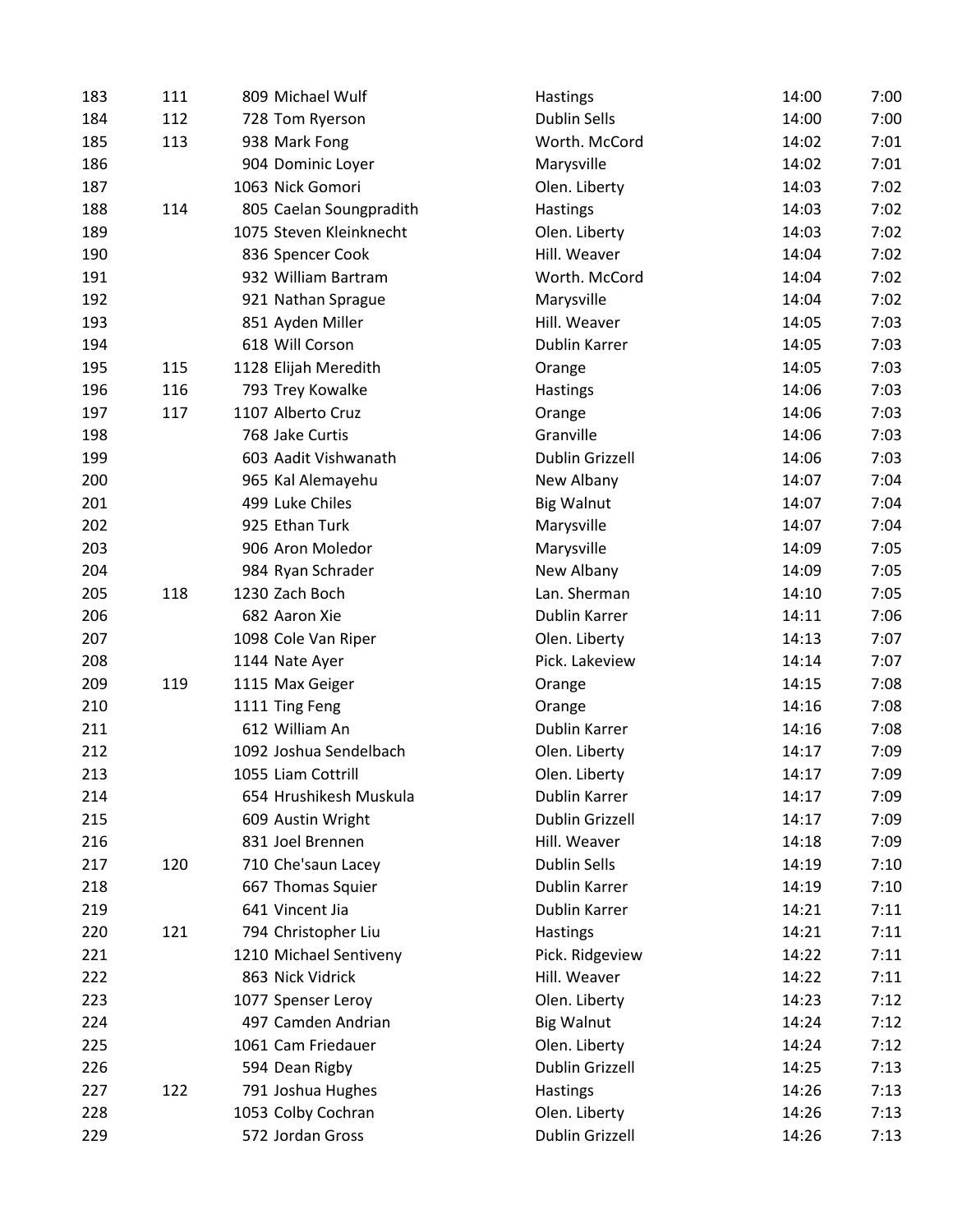| 230 |     | 962 Daniel Zhou        | Worth. McCord          | 14:26 | 7:13 |
|-----|-----|------------------------|------------------------|-------|------|
| 231 |     | 969 Jaden Cherry       | New Albany             | 14:27 | 7:14 |
| 232 |     | 1099 Anthony Venetta   | Olen. Liberty          | 14:27 | 7:14 |
| 233 | 123 | 1045 J.P. Suozzi       | Olen. Hyatts           | 14:27 | 7:14 |
| 234 | 124 | 759 Aiden Slaven       | Genoa                  | 14:28 | 7:14 |
| 235 |     | 1121 Joe Kabealo       | Orange                 | 14:28 | 7:14 |
| 236 |     | 568 Ben Eichner        | Dublin Grizzell        | 14:28 | 7:14 |
| 237 | 125 | 1036 Aakash Nallari    | Olen. Hyatts           | 14:28 | 7:14 |
| 238 |     | 842 Joshua Hoover      | Hill. Weaver           | 14:28 | 7:14 |
| 239 |     | 929 Cole Young         | Marysville             | 14:29 | 7:15 |
| 240 |     | 911 Jack Nuspl         | Marysville             | 14:29 | 7:15 |
| 241 |     | 912 Andrew Patterson   | Marysville             | 14:30 | 7:15 |
| 242 |     | 638 Johnson Hsieh      | Dublin Karrer          | 14:31 | 7:16 |
| 243 | 126 | 750 Lucas Henson       | Genoa                  | 14:31 | 7:16 |
| 244 |     | 1166 Peter McKinley    | Pick. Lakeview         | 14:31 | 7:16 |
| 245 | 127 | 699 David Fraas        | <b>Dublin Sells</b>    | 14:33 | 7:17 |
| 246 |     | 704 Matt Johnson       | <b>Dublin Sells</b>    | 14:33 | 7:17 |
| 247 |     | 1208 Bryce Richardson  | Pick. Ridgeview        | 14:33 | 7:17 |
| 248 |     | 1217 Jonathan Begeny   | Reynoldsburg           | 14:33 | 7:17 |
| 249 |     | 1294 Ian Pascoe        | Worth. Cardinals       | 14:34 | 7:17 |
| 250 |     | 961 Leon Wu            | Worth. McCord          | 14:35 | 7:18 |
| 251 |     | 668 Nikhil Srivastava  | Dublin Karrer          | 14:35 | 7:18 |
| 252 | 128 | 818 Caleb Hinzman      | Hill. Memorial         | 14:35 | 7:18 |
| 253 | 129 | 1035 Chase Moran       | Olen. Hyatts           | 14:36 | 7:18 |
| 254 |     | 1272 Jackson D'Amico   | Worth. Cardinals       | 14:36 | 7:18 |
| 255 |     | 1087 Hayden Rapp       | Olen. Liberty          | 14:37 | 7:19 |
| 256 | 130 | 821 Gabe Paynter       | Hill. Memorial         | 14:37 | 7:19 |
| 257 |     | 559 Evan Anderson      | <b>Dublin Grizzell</b> | 14:37 | 7:19 |
| 258 | 131 | 753 Chris Loesch       | Genoa                  | 14:39 | 7:20 |
| 259 |     | 513 Jaden Partlow      | <b>Big Walnut</b>      | 14:41 | 7:20 |
| 260 |     | 511 Owen List          | <b>Big Walnut</b>      | 14:41 | 7:21 |
| 261 |     | 584 Isaac McAllister   | Dublin Grizzell        | 14:41 | 7:21 |
| 262 |     | 652 Alex Manion        | Dublin Karrer          | 14:41 | 7:21 |
| 263 | 132 | 808 Ryan Westhoven     | Hastings               | 14:42 | 7:21 |
| 264 |     | 562 Ryan Chowdhury     | Dublin Grizzell        | 14:42 | 7:21 |
| 265 |     | 1157 Cameron Harvey    | Pick. Lakeview         | 14:42 | 7:21 |
| 266 |     | 1284 Owen Jones        | Worth. Cardinals       | 14:43 | 7:22 |
| 267 |     | 781 Ethan Scwab        | Granville              | 14:43 | 7:22 |
| 268 |     | 561 Kunal Borde        | Dublin Grizzell        | 14:43 | 7:22 |
| 269 |     | 625 Matt Dicesare      | Dublin Karrer          | 14:44 | 7:22 |
| 270 |     | 620 Ben Cripe          | Dublin Karrer          | 14:44 | 7:22 |
| 271 |     | 1018 Camden Baumberger | Olen. Hyatts           | 14:44 | 7:22 |
| 272 |     | 1114 Justin Garn       | Orange                 | 14:44 | 7:22 |
| 273 |     | 1206 Parth Patel       | Pick. Ridgeview        | 14:44 | 7:22 |
| 274 |     | 1027 Zachary Hart      | Olen. Hyatts           | 14:45 | 7:23 |
| 275 |     | 1044 Devin Short       | Olen. Hyatts           | 14:46 | 7:23 |
| 276 |     | 517 Connor Staschiak   | <b>Big Walnut</b>      | 14:46 | 7:23 |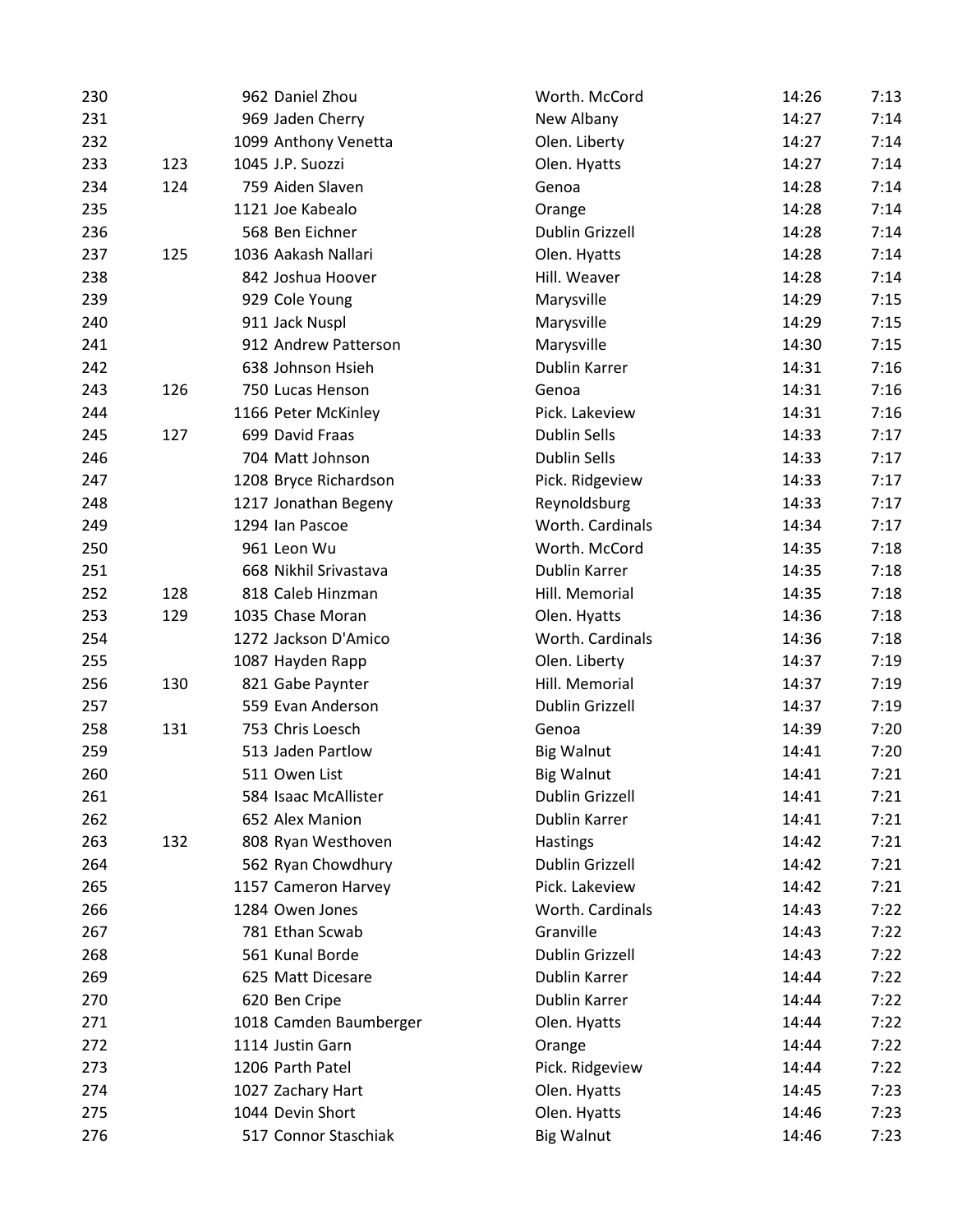| 277 |     | 982 Finn Posey            | New Albany          | 14:46 | 7:23 |
|-----|-----|---------------------------|---------------------|-------|------|
| 278 |     | 629 Aleksander Flory      | Dublin Karrer       | 14:47 | 7:24 |
| 279 |     | 960 Andrew Winget         | Worth. McCord       | 14:48 | 7:24 |
| 280 |     | 1073 Will Keller          | Olen. Liberty       | 14:48 | 7:24 |
| 281 |     | 952 Cole Niemantsverdriet | Worth. McCord       | 14:48 | 7:24 |
| 282 |     | 1282 Nicholas Hunley      | Worth. Cardinals    | 14:48 | 7:24 |
| 283 |     | 1262 James Albrecht       | Worth. Cardinals    | 14:49 | 7:25 |
| 284 |     | 565 Cole Coleman          | Dublin Grizzell     | 14:49 | 7:25 |
| 285 |     | 834 Michael Canary        | Hill. Weaver        | 14:49 | 7:25 |
| 286 |     | 551 Jackson Raabe         | Davis               | 14:50 | 7:25 |
| 287 |     | 1026 Luke Hamburger       | Olen. Hyatts        | 14:50 | 7:25 |
| 288 |     | 617 Andy Clemens          | Dublin Karrer       | 14:51 | 7:26 |
| 289 |     | 1277 Benjamin Greeson     | Worth. Cardinals    | 14:51 | 7:26 |
| 290 |     | 633 Hayden Gray           | Dublin Karrer       | 14:52 | 7:26 |
| 291 |     | 1046 Ajay Suresh          | Olen. Hyatts        | 14:53 | 7:27 |
| 292 |     | 560 Mayank Bongani        | Dublin Grizzell     | 14:54 | 7:27 |
| 293 |     | 1299 David Young          | Worth. Cardinals    | 14:54 | 7:27 |
| 294 |     | 1279 Eddie Helm           | Worth. Cardinals    | 14:56 | 7:28 |
| 295 |     | 903 Kye Longbrake         | Marysville          | 14:56 | 7:28 |
| 296 |     | 827 Adam Alsko            | Hill. Weaver        | 14:57 | 7:29 |
| 297 |     | 800 Thomas Peppercorn     | Hastings            | 14:57 | 7:29 |
| 298 | 133 | 1254 Henry Owens          | St. Michael         | 14:59 | 7:30 |
| 299 |     | 845 Andrew Lamendola      | Hill. Weaver        | 15:00 | 7:30 |
| 300 |     | 563 Drew Christensen      | Dublin Grizzell     | 15:01 | 7:31 |
| 301 |     | 581 George Kamlet         | Dublin Grizzell     | 15:01 | 7:31 |
| 302 |     | 674 Evan Thompson         | Dublin Karrer       | 15:02 | 7:31 |
| 303 |     | 1135 Avery Sylvester      | Orange              | 15:02 | 7:31 |
| 304 |     | 799 Jimmy Nichols         | <b>Hastings</b>     | 15:02 | 7:31 |
| 305 |     | 792 Jonah Kearney         | Hastings            | 15:03 | 7:32 |
| 306 |     | 528 Hubert Abfalter       | Davis               | 15:04 | 7:32 |
| 307 |     | 1042 Alek Prok            | Olen. Hyatts        | 15:07 | 7:34 |
| 308 |     | 1227 Thomas Strefelt      | Reynoldsburg        | 15:08 | 7:34 |
| 309 |     | 776 Tyler Niedermeyer     | Granville           | 15:08 | 7:34 |
| 310 |     | 711 Brennan Lancia        | <b>Dublin Sells</b> | 15:09 | 7:35 |
| 311 |     | 1023 Sai Darbha           | Olen. Hyatts        | 15:10 | 7:35 |
| 312 |     | 797 Xiao Moutvic          | <b>Hastings</b>     | 15:11 | 7:36 |
| 313 |     | 967 Michael Arguelles     | New Albany          | 15:11 | 7:36 |
| 314 |     | 1164 Tyler Lape           | Pick. Lakeview      | 15:13 | 7:37 |
| 315 |     | 957 Keegan Smith          | Worth. McCord       | 15:16 | 7:38 |
| 316 |     | 899 Nick Irving           | Marysville          | 15:16 | 7:38 |
| 317 |     | 936 Vishnn Dasaka         | Worth. McCord       | 15:17 | 7:39 |
| 318 |     | 850 Connor Michael        | Hill. Weaver        | 15:18 | 7:39 |
| 319 |     | 1080 Noah McHugh          | Olen. Liberty       | 15:19 | 7:40 |
| 320 |     | 1020 Jack Blaine          | Olen. Hyatts        | 15:20 | 7:40 |
| 321 |     | 1117 Cameron Hess         | Orange              | 15:21 | 7:41 |
| 322 |     | 802 Mitchell Rose         | <b>Hastings</b>     | 15:22 | 7:41 |
| 323 | 134 | 1251 Liam Lenzotti        | St. Michael         | 15:22 | 7:41 |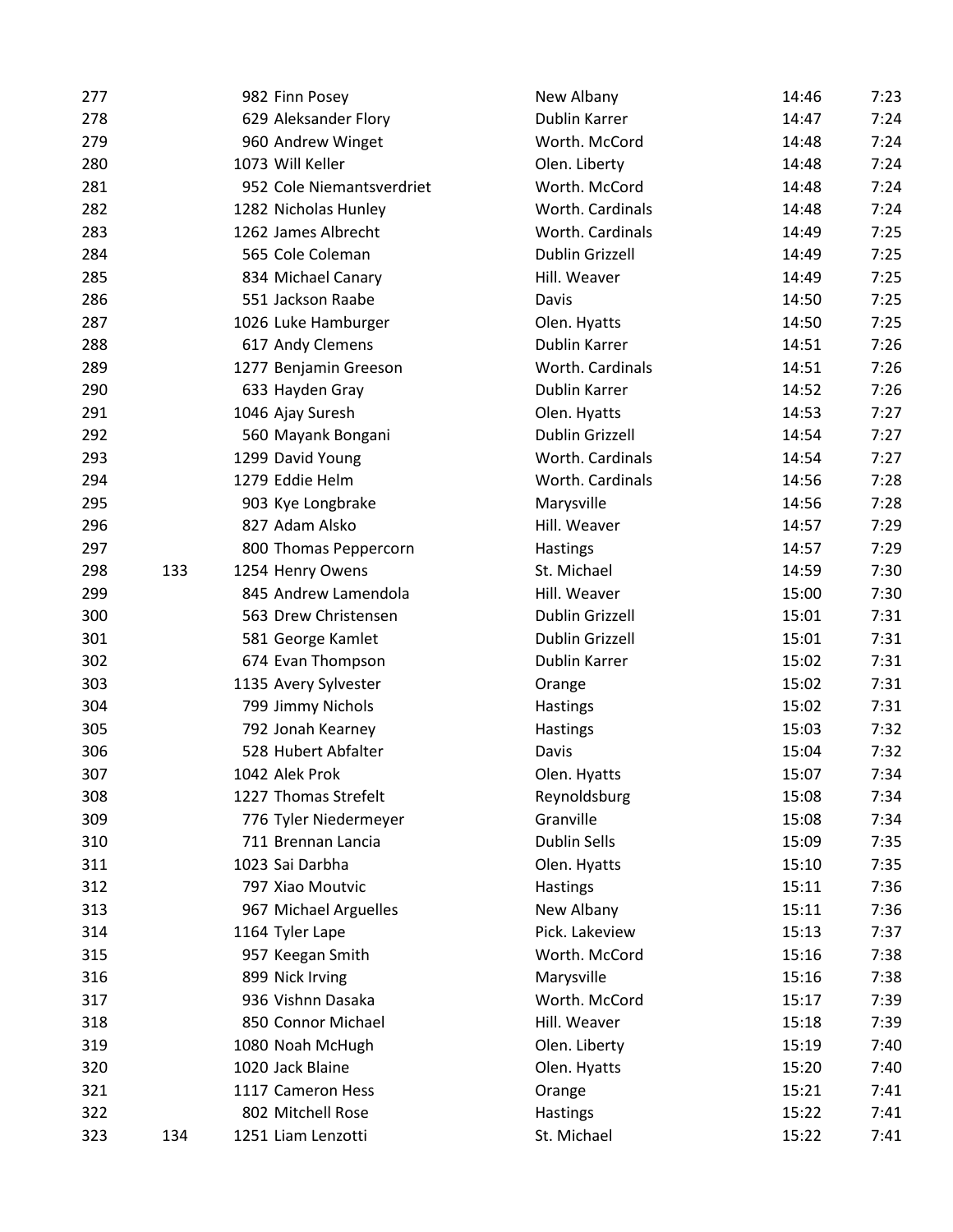| 324 |     | 1031 Mitchell McKee     | Olen. Hyatts        | 15:23 | 7:42 |
|-----|-----|-------------------------|---------------------|-------|------|
| 325 |     | 934 Ryan Connelly       | Worth. McCord       | 15:24 | 7:42 |
| 326 |     | 716 Alex Loustaunau     | <b>Dublin Sells</b> | 15:26 | 7:43 |
| 327 |     | 516 Ethan Ramsay        | <b>Big Walnut</b>   | 15:27 | 7:44 |
| 328 | 135 | 1003 Dayne Holderbam    | <b>Berkshire</b>    | 15:27 | 7:44 |
| 329 |     | 1088 Matt Reisch        | Olen. Liberty       | 15:28 | 7:44 |
| 330 |     | 937 Noah Estevez-Curtis | Worth. McCord       | 15:28 | 7:44 |
| 331 |     | 785 Matthew Federer     | Hastings            | 15:29 | 7:45 |
| 332 |     | 646 Ben Kim             | Dublin Karrer       | 15:30 | 7:45 |
| 333 |     | 848 Ian McSurdy         | Hill. Weaver        | 15:30 | 7:45 |
| 334 |     | 1198 John Goetsch       | Pick. Ridgeview     | 15:30 | 7:45 |
| 335 |     | 1274 Jamie Edmonds      | Worth. Cardinals    | 15:32 | 7:46 |
| 336 |     | 717 Rohan Madan         | <b>Dublin Sells</b> | 15:33 | 7:47 |
| 337 | 136 | 745 Luke Burke          | Genoa               | 15:33 | 7:47 |
| 338 |     | 708 Arvind Kumar        | <b>Dublin Sells</b> | 15:35 | 7:48 |
| 339 |     | 1059 Zach Dunbar        | Olen. Liberty       | 15:35 | 7:48 |
| 340 |     | 577 Zach Imamura        | Dublin Grizzell     | 15:37 | 7:49 |
| 341 |     | 689 Joseph Antonios     | <b>Dublin Sells</b> | 15:37 | 7:49 |
| 342 | 137 | 1001 Drew Granger       | Berkshire           | 15:37 | 7:49 |
| 343 |     | 755 Grant Radecki       | Genoa               | 15:38 | 7:49 |
| 344 |     | 1273 Justin Darling     | Worth. Cardinals    | 15:39 | 7:50 |
| 345 |     | 893 Dylan Duff          | Marysville          | 15:39 | 7:50 |
| 346 |     | 930 Nathan Zwelzig      | Marysville          | 15:41 | 7:51 |
| 347 |     | 786 Bryce Flowers       | Hastings            | 15:42 | 7:51 |
| 348 | 138 | 1014 Mason Smith        | Berkshire           | 15:46 | 7:53 |
| 349 |     | 910 Ryan Nichols        | Marysville          | 15:46 | 7:53 |
| 350 |     | 746 Matthew Chops       | Genoa               | 15:46 | 7:53 |
| 351 |     | 542 Ali Latif           | Davis               | 15:48 | 7:54 |
| 352 |     | 1271 Sean Cook          | Worth. Cardinals    | 15:48 | 7:54 |
| 353 |     | 1086 Adam Rahl          | Olen. Liberty       | 15:48 | 7:54 |
| 354 |     | 892 Wade Courtright     | Marysville          | 15:49 | 7:55 |
| 355 |     | 501 Chandler Green      | <b>Big Walnut</b>   | 15:50 | 7:55 |
| 356 |     | 882 Clayton Batdarf     | Marysville          | 15:51 | 7:56 |
| 357 |     | 928 Dustin Web          | Marysville          | 15:51 | 7:56 |
| 358 |     | 1158 Karson Hollyfield  | Pick. Lakeview      | 15:52 | 7:56 |
| 359 |     | 656 Vishi Pallerla      | Dublin Karrer       | 15:53 | 7:57 |
| 360 |     | 839 Carter Gaines       | Hill. Weaver        | 15:53 | 7:57 |
| 361 | 139 | 1246 Ryan Cap           | St. Michael         | 15:55 | 7:58 |
| 362 |     | 702 Andrew Hattenbach   | Dublin Sells        | 15:57 | 7:59 |
| 363 |     | 681 Marvin Wu           | Dublin Karrer       | 15:58 | 7:59 |
| 364 |     | 1191 Vince Burre        | Pick. Ridgeview     | 15:59 | 8:00 |
| 365 |     | 949 Logan Mulder        | Worth. McCord       | 16:01 | 8:01 |
| 366 |     | 701 Connor Gerberry     | Dublin Sells        | 16:01 | 8:01 |
| 367 |     | 887 Cody Braun          | Marysville          | 16:02 | 8:01 |
| 368 | 140 | 994 Jacob Briggs        | <b>Berkshire</b>    | 16:03 | 8:02 |
| 369 |     | 607 Reid Weigle         | Dublin Grizzell     | 16:03 | 8:02 |
| 370 |     | 672 Richard Tang        | Dublin Karrer       | 16:05 | 8:03 |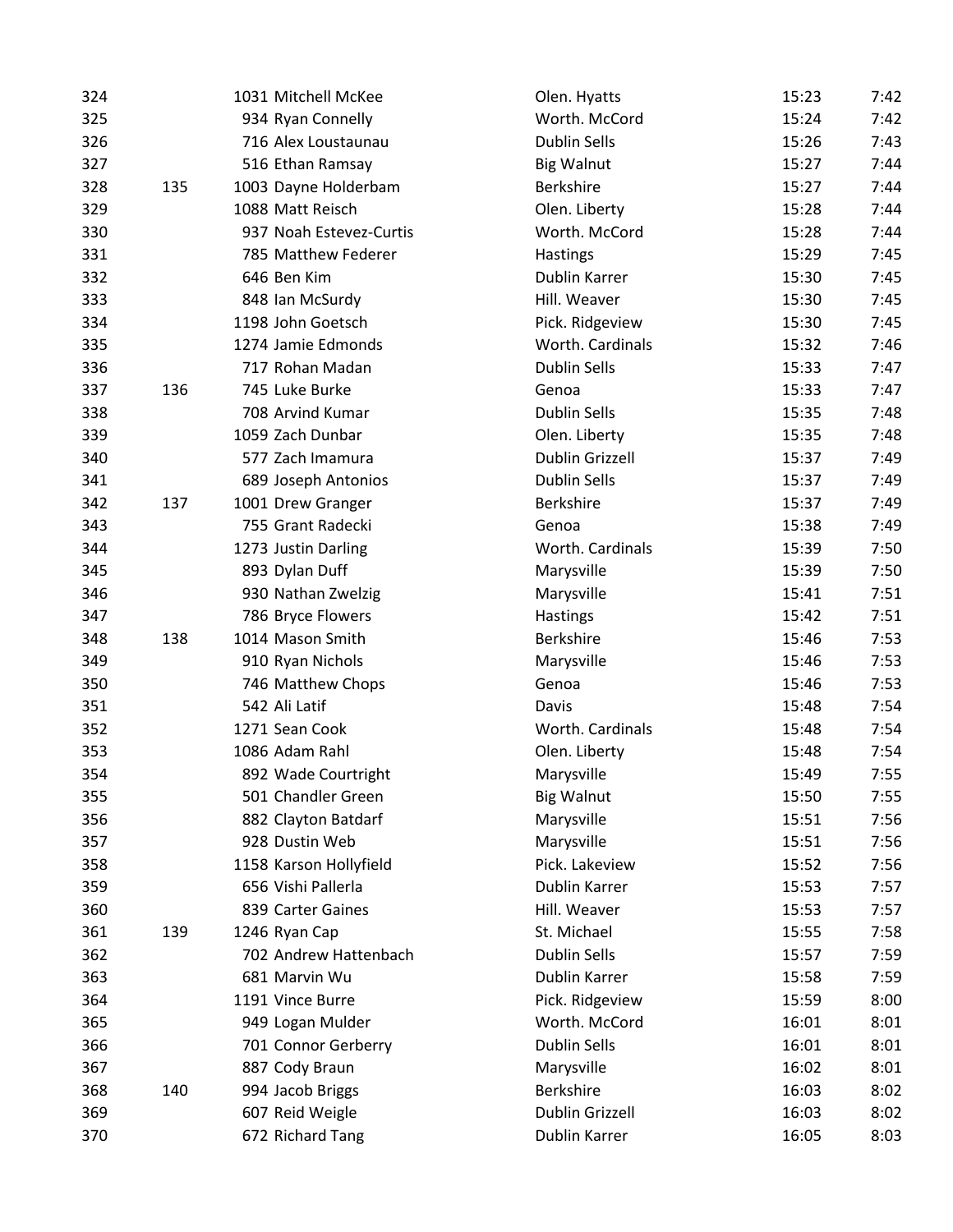| 371 |     | 804 Jaykuhn Song       | Hastings               | 16:05 | 8:03 |
|-----|-----|------------------------|------------------------|-------|------|
| 372 | 141 | 999 Corbin Dyer        | <b>Berkshire</b>       | 16:07 | 8:04 |
| 373 |     | 606 Mark Wang          | Dublin Grizzell        | 16:07 | 8:04 |
| 374 | 142 | 1010 Jacob Raynor      | <b>Berkshire</b>       | 16:09 | 8:05 |
| 375 |     | 623 Aaron Dedula       | Dublin Karrer          | 16:09 | 8:05 |
| 376 |     | 914 Nathan Pividori    | Marysville             | 16:10 | 8:05 |
| 377 |     | 838 London Evans       | Hill. Weaver           | 16:11 | 8:06 |
| 378 |     | 835 Gabe Carroll       | Hill. Weaver           | 16:11 | 8:06 |
| 379 |     | 538 Rish Desai         | Davis                  | 16:11 | 8:06 |
| 380 |     | 1033 Cade Miller       | Olen. Hyatts           | 16:11 | 8:06 |
| 381 |     | 1207 Jonathan Reiner   | Pick. Ridgeview        | 16:11 | 8:06 |
| 382 |     | 1126 Nate Lindsay      | Orange                 | 16:11 | 8:06 |
| 383 |     | 507 Brian Irvine       | <b>Big Walnut</b>      | 16:12 | 8:06 |
| 384 |     | 948 Ethan Moore        | Worth. McCord          | 16:15 | 8:08 |
| 385 |     | 919 Clayton Skinner    | Marysville             | 16:16 | 8:08 |
| 386 |     | 643 Andrew John        | Dublin Karrer          | 16:17 | 8:09 |
| 387 |     | 1295 Brian Richter     | Worth. Cardinals       | 16:17 | 8:09 |
| 388 |     | 611 Arvin Alam         | Dublin Karrer          | 16:18 | 8:09 |
| 389 |     | 1155 Zach Gallaugher   | Pick. Lakeview         | 16:19 | 8:10 |
| 390 |     | 1021 Kyle Butterfield  | Olen. Hyatts           | 16:20 | 8:10 |
| 391 |     | 751 Nicholas Jones     | Genoa                  | 16:22 | 8:11 |
| 392 |     | 636 Derek Han          | Dublin Karrer          | 16:23 | 8:12 |
| 393 |     | 1034 Owen Miller       | Olen. Hyatts           | 16:24 | 8:12 |
| 394 |     | 1224 Tannor Lambert    | Reynoldsburg           | 16:25 | 8:13 |
| 395 |     | 663 Owen Schultz       | Dublin Karrer          | 16:27 | 8:14 |
| 396 |     | 719 Liam McMonigle     | <b>Dublin Sells</b>    | 16:27 | 8:14 |
| 397 |     | 1089 Nick Ruppe        | Olen. Liberty          | 16:29 | 8:15 |
| 398 |     | 610 Austin Wyner       | Dublin Grizzell        | 16:29 | 8:15 |
| 399 |     | 909 Donovan Muller     | Marysville             | 16:29 | 8:15 |
| 400 |     | 731 Braeden Seaholm    | <b>Dublin Sells</b>    | 16:30 | 8:15 |
| 401 |     | 662 Kailash Sastry     | Dublin Karrer          | 16:35 | 8:18 |
| 402 |     | 586 Brodie Meyers      | Dublin Grizzell        | 16:36 | 8:18 |
| 403 |     | 590 Jonah Myers        | <b>Dublin Grizzell</b> | 16:40 | 8:20 |
| 404 |     | 574 Brendan Hopkins    | <b>Dublin Grizzell</b> | 16:41 | 8:21 |
| 405 |     | 1143 Victor Atwood     | Pick. Lakeview         | 16:43 | 8:21 |
| 406 |     | 1052 Blaize Buzash     | Olen. Liberty          | 16:43 | 8:22 |
| 407 |     | 1048 Keegan Abeson     | Olen. Liberty          | 16:44 | 8:22 |
| 408 |     | 687 Alexander Abreo    | Dublin Sells           | 16:45 | 8:23 |
| 409 |     | 790 Auggie Howe        | <b>Hastings</b>        | 16:46 | 8:23 |
| 410 |     | 1122 Adam Kot          | Orange                 | 16:47 | 8:24 |
| 411 |     | 1194 C.J. Ellis        | Pick. Ridgeview        | 16:50 | 8:25 |
| 412 | 143 | 1244 Quinn Brown       | St. Michael            | 16:51 | 8:26 |
| 413 |     | 1129 Loganth Natarajan | Orange                 | 16:51 | 8:26 |
| 414 |     | 541 Inhyeok Kwon       | Davis                  | 16:51 | 8:26 |
| 415 |     | 1293 Luke Paquette     | Worth. Cardinals       | 16:52 | 8:26 |
| 416 |     | 1094 Colin Stewart     | Olen. Liberty          | 16:54 | 8:27 |
| 417 |     | 881 Parker Allison     | Marysville             | 16:55 | 8:28 |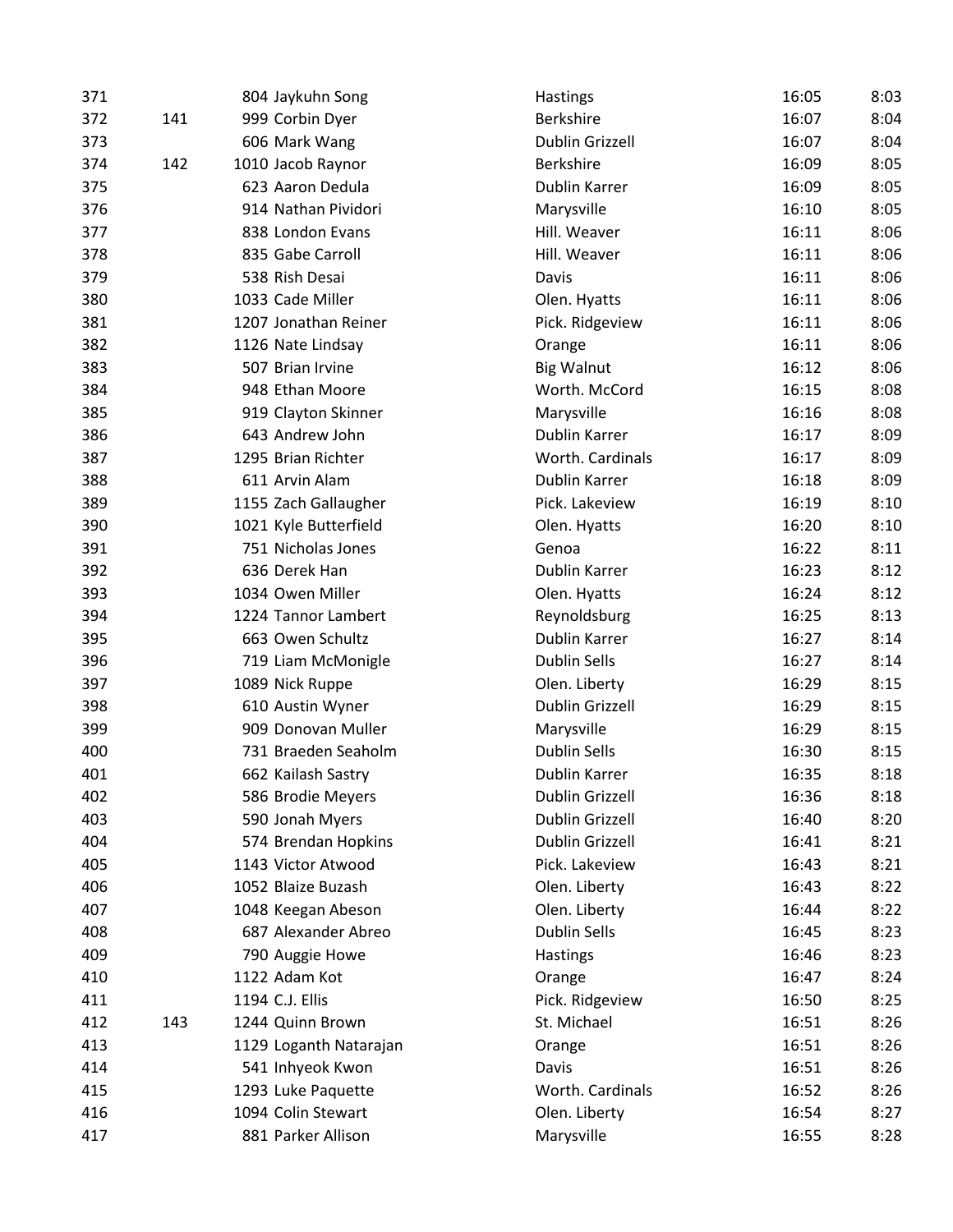| 418 |     | 1057 Henry Debord       | Olen. Liberty          | 16:57 | 8:29  |
|-----|-----|-------------------------|------------------------|-------|-------|
| 419 | 144 | 1232 Zach Franke        | Lan. Sherman           | 16:59 | 8:30  |
| 420 | 145 | 1259 Joe White          | St. Michael            | 17:00 | 8:30  |
| 421 |     | 531 Ani Banda           | Davis                  | 17:05 | 8:33  |
| 422 |     | 978 Johnny McDonald     | New Albany             | 17:11 | 8:36  |
| 423 |     | 655 Peterson Newman     | Dublin Karrer          | 17:12 | 8:36  |
| 424 |     | 900 Riley Karnes        | Marysville             | 17:12 | 8:36  |
| 425 |     | 843 Brendan Kellar      | Hill. Weaver           | 17:13 | 8:37  |
| 426 |     | 854 Ian Najdowski       | Hill. Weaver           | 17:14 | 8:37  |
| 427 |     | 1292 Dean Orloff        | Worth. Cardinals       | 17:16 | 8:38  |
| 428 |     | 923 Parker Stuebs       | Marysville             | 17:17 | 8:39  |
| 429 |     | 1287 Wes McCallister    | Worth. Cardinals       | 17:21 | 8:41  |
| 430 |     | 1288 Isaiah Miesle      | Worth. Cardinals       | 17:26 | 8:43  |
| 431 |     | 1009 Jonathan Petersen  | <b>Berkshire</b>       | 17:33 | 8:47  |
| 432 |     | 735 Liam Smith          | <b>Dublin Sells</b>    | 17:36 | 8:48  |
| 433 |     | 795 Noah Louys          | <b>Hastings</b>        | 17:38 | 8:49  |
| 434 |     | 1104 Zac Bond           | Orange                 | 17:39 | 8:50  |
| 435 |     | 692 Brady Blue          | Dublin Sells           | 17:46 | 8:53  |
| 436 |     | 648 Taishi Kobayashi    | Dublin Karrer          | 17:52 | 8:56  |
| 437 |     | 880 Sterling Ahlstrom   | Marysville             | 17:53 | 8:57  |
| 438 |     | 959 Jack Wasik          | Worth. McCord          | 18:08 | 9:04  |
| 439 |     | 571 Pierrick Gourlaouen | Dublin Grizzell        | 18:15 | 9:08  |
| 440 |     | 580 Rohit Kalluri       | <b>Dublin Grizzell</b> | 18:15 | 9:08  |
| 441 |     | 567 Eneko Dillenberger  | Dublin Grizzell        | 18:18 | 9:09  |
| 442 |     | 718 Brendan Marcy       | Dublin Sells           | 18:25 | 9:13  |
| 443 |     | 1041 Miles Powell       | Olen. Hyatts           | 18:31 | 9:16  |
| 444 |     | 964 Aditya Akul         | New Albany             | 18:32 | 9:16  |
| 445 |     | 1219 Gabriel Black      | Reynoldsburg           | 18:42 | 9:21  |
| 446 |     | 954 Gabe Porter         | Worth. McCord          | 18:44 | 9:22  |
| 447 |     | 695 Dominic Chase       | <b>Dublin Sells</b>    | 18:49 | 9:25  |
| 448 | 146 | 824 Haydon Spaulding    | Hill. Memorial         | 18:51 | 9:26  |
| 449 |     | 942 Brandon Kim         | Worth. McCord          | 18:58 | 9:29  |
| 450 | 147 | 812 Brittain Billings   | Hill. Memorial         | 19:00 | 9:30  |
| 451 |     | 521 Sam Tluchowski      | <b>Big Walnut</b>      | 19:07 | 9:34  |
| 452 | 148 | 816 Camden Hanson       | Hill. Memorial         | 19:08 | 9:34  |
| 453 |     | 1190 Abduraham Bichate  | Pick. Ridgeview        | 19:13 | 9:37  |
| 454 |     | 1213 Anthony Taranto    | Pick. Ridgeview        | 19:15 | 9:38  |
| 455 |     | 992 Nick Allen          | <b>Berkshire</b>       | 19:16 | 9:38  |
| 456 |     | 905 Max Miller-Brown    | Marysville             | 19:29 | 9:45  |
| 457 |     | 907 Logan Moots         | Marysville             | 19:32 | 9:46  |
| 458 |     | 798 Max Nelson          | <b>Hastings</b>        | 19:34 | 9:47  |
| 459 |     | 727 John Ryerson        | Dublin Sells           | 20:29 | 10:15 |
| 460 |     | 1131 Jason Nicola       | Orange                 | 20:36 | 10:18 |
| 461 |     | 1265 Ben Bletz          | Worth. Cardinals       | 20:38 | 10:19 |
| 462 |     | 514 Justin Petrie       | <b>Big Walnut</b>      | 20:52 | 10:26 |
| 463 |     | 547 Sebastian Miller    | Davis                  | 21:00 | 10:30 |
| 464 |     | 569 Ethan Embi          | Dublin Grizzell        | 21:21 | 10:41 |